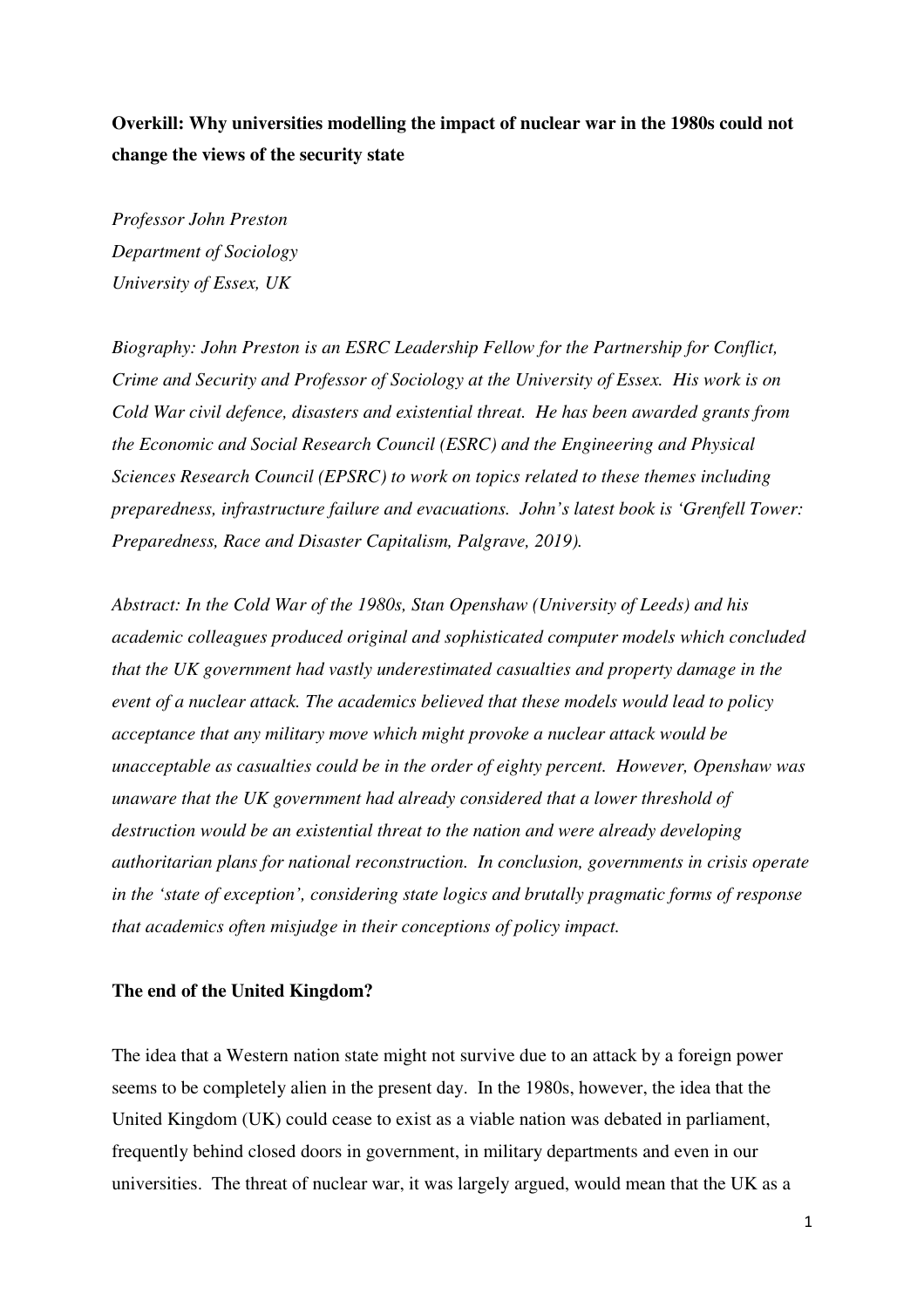functioning state could come to an end. Whether this would occur in practice, and under what terms, was a debate which universities were engaged in at various levels. This debate was not just conducted through student societies such as local C.N.D. (Campaign for Nuclear Disarmament) groups who considered a nuclear war to be not survivable even for government. Academics, who modelled the probability of 'overkill', and the almost complete annihilation of the working population, were also involved in this analysis. In this chapter I analyse one aspect of the debate around national survival during this period, between the university scientists who modelled nuclear attack (particularly Openshaw) and the government (particularly the Home Office). In doing so I consider the work of Openshaw through his academic outputs (Openshaw and Steadman, 1983a, 1983b; Openshaw, Steadman and Greene, 1983) and how estimates of casualties and damage were reflected in the Home Office's plans for nuclear attack. In analysing the Home Office's response (which would not have been known to Openshaw) I consider a number of Home Office documents from The National Archives (TNA) from the early 1980s. The contention in this chapter is that an analysis based on emphasising the substantive impacts of nuclear war damage was unknowingly naïve given the discussions in the Home Office on what was necessary for national survival. Whilst the Home Office did care about population survival this concern was tempered by a belief that the nation state could continue in a reduced form but in a form that might be unrecognisable to academics who considered concepts of democracy and due process to be inviolable. Although the variables which defined the Home Office and university estimates were similar (casualties, fire damage and infrastructure destruction) the ultimate outcomes were different. For the university modellers their purpose was to identify the true devastation of a nuclear attack, and to critique the assumptions and methodologies of the Home Office model. For the Home Office, the task was also one of scientific accuracy but they were also minded to consider the wider purposes of state survival. This means that the Home Office considered dramatic anti-democratic and even anti-humanistic possibilities of state survival which were not dreamed of by the university critics who, whilst challenging the purposes of civil defence, did not consider that radically extreme measures might be a possibility that the state would take seriously. Therefore emphasis on the extent of devastation could not have an impact on a security state that had already considered that a much lower level of damage would be sufficient to trigger a significant existential threat and had made tentative plans to deal with this.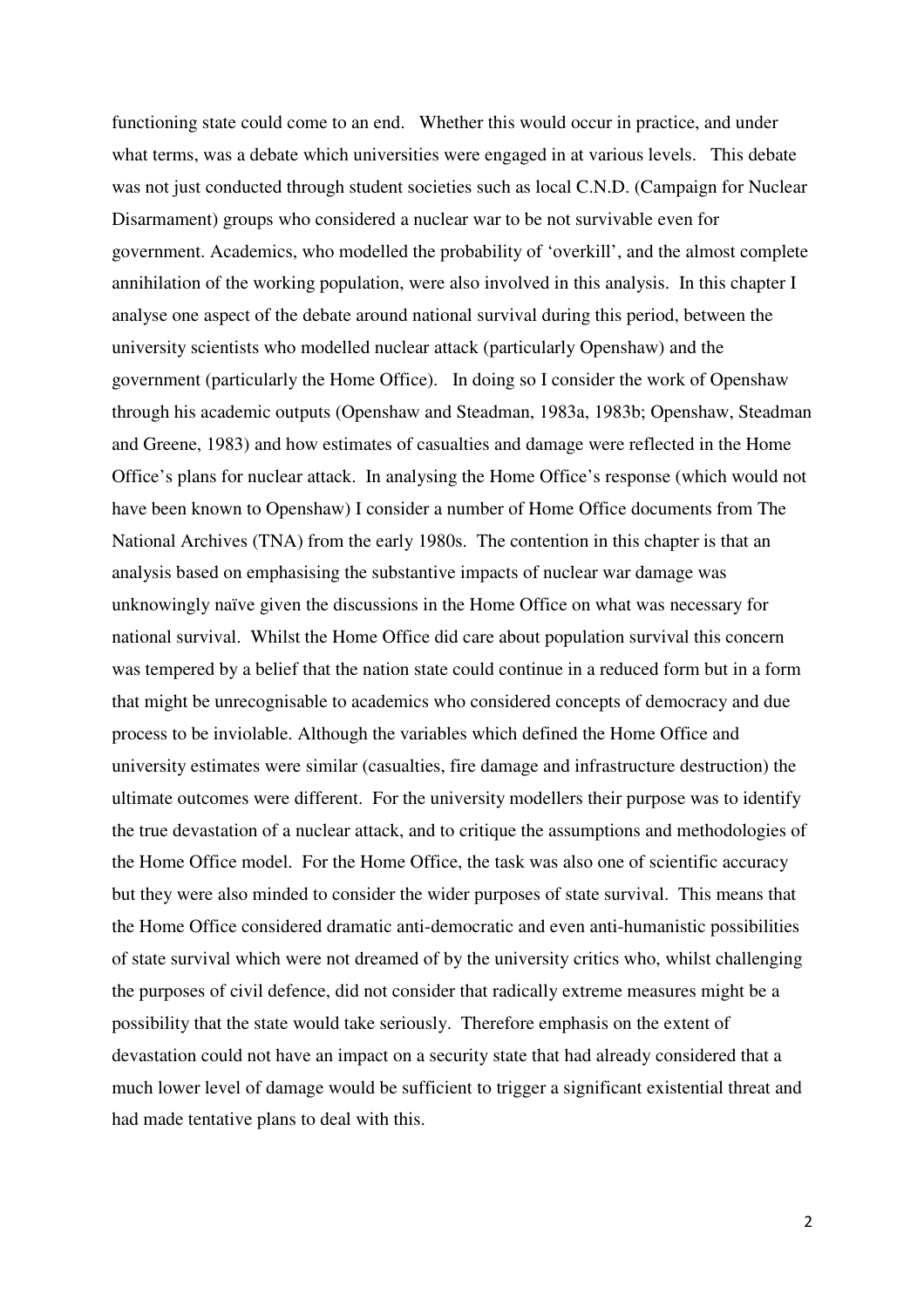It must be stated that the chapter is not intended to critique the science behind the work of Openshaw and colleagues which remains as a bold challenge to the military thinkers of the early 1980s. This work was ground-breaking in terms of introducing aspects of computer modelling to unfamiliar geographical problems. Rather this analysis is intended to serve as a reminder that the concerns of the security state, in crisis, can be entirely different from those which liberal society, and particularly academics, might find to be palatable in terms of democracy and due process. The experimental, brutal, pragmatism conducted behind closed doors in the Home Office of the 1980s was such that notions of academic impact (at least in terms of increasingly horrific casualty estimates) would have little effect. Unknown to Openshaw, the effective tolerable limit for UK national survival had already been breached within Home Office assessments even without his new estimations.

It is important to separate a theorised perspective – that modern government is brutally pragmatic in the 'state of exception' (Agamben, 2005) - from conspiracy theories. It is often considered that the government departments of the period were using civil defence and models of nuclear survival to mislead the general public whilst keeping the true models of nuclear attack to themselves. This conspiratorial perspective affords too much agency to the state. Firstly, with regard to civil defence and modelling of civilian casualties the state is subject to strong path dependence in terms of how interlocking agencies constrain (and sometimes enhance) policy direction. In terms of the British state, for example, the government had a historical tendency towards secrecy over matters of civil defence, nuclear war and the collapse of national infrastructures which was very different to the more open, civil society, approach that prevailed in the United States (Kitagawa, Preston and Chadderton, 2016). There was little openness in terms of discussing nuclear, or military matters, with academics in the 1980s. However, suppression of information was not necessarily a common purpose across government departments. Again, in the UK while some departments (Ministry of Defence and the Foreign and Commonwealth Office) wished to maintain civil defence secrecy in the 1980s, others (such as the Home Office) desired a more open and widely disseminated policy but their limited strength in Cabinet gave them little success (Preston, 2014). It would therefore have been very difficult for part of the state in the 1980s to break with previous policies of secrecy, particularly with opposition from other government departments. Secondly, given the circumstances of absolute nuclear annihilation the state was hugely conflicted in terms of its aims in terms of prioritising its own survival as opposed to the survival of citizens. It faced a truly existential crisis not just of life but of the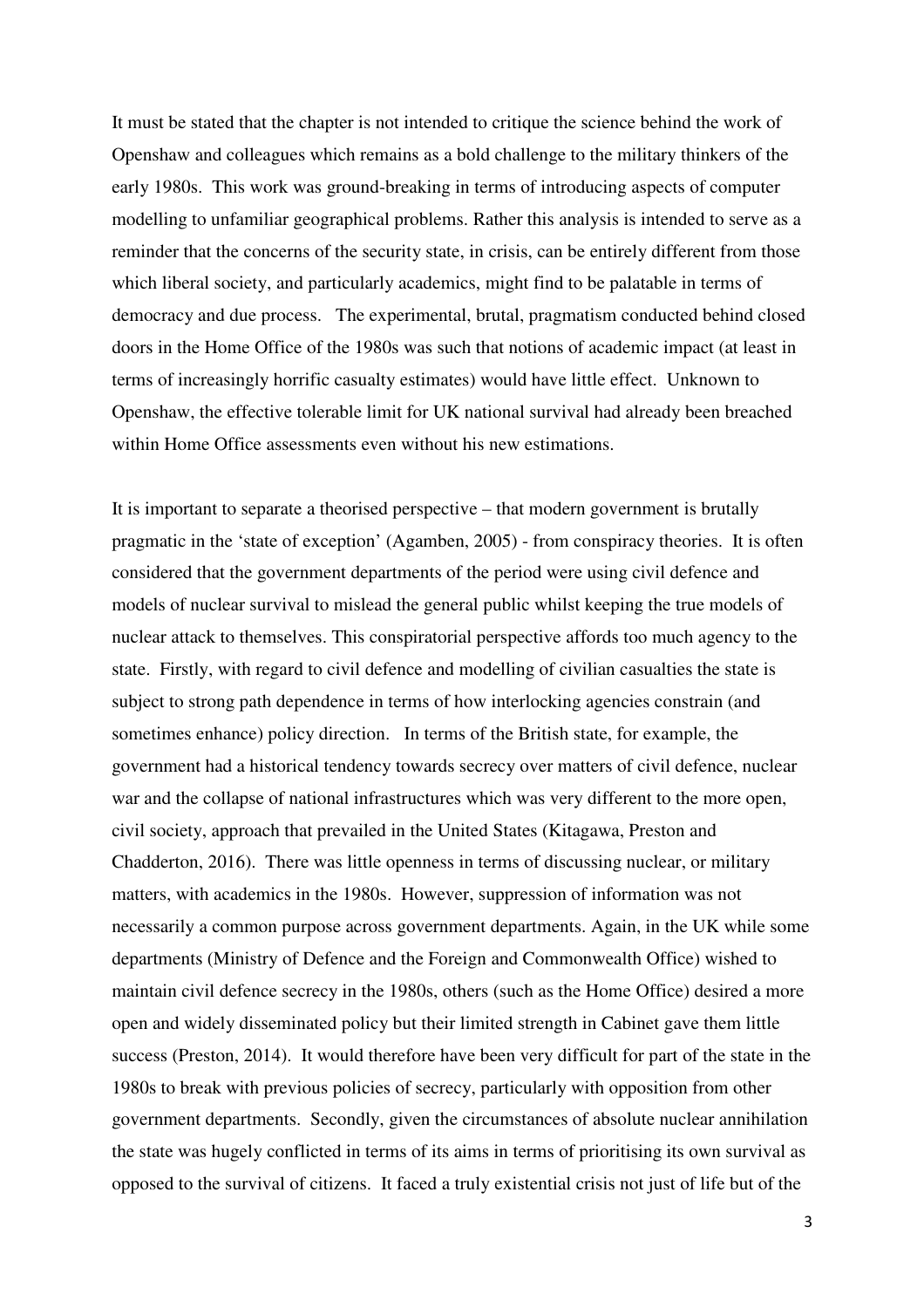existence of the nation. The state was not necessarily consciously keeping the public in the dark about nuclear war and civil defence (although internal pressures from the Ministry of Defence would lead the British State to behave in this way) but literally had very few options in terms of the extent of devastation it was facing.

### **Modelling nuclear attack: the work of Openshaw**

The work of Stan Openshaw, an early pioneer of computational geography at the University of Leeds, and his academic co-author Philip Steadman, on nuclear war in the early 1980s, provided an academic rebuttal to civil defence guidance of the time, particularly *Protect and Survive* (H.M.S.O., 1980). Additionally, it can be positioned alongside forms of protest that sought to dismiss the government's efforts to defend the population under nuclear attack arising from C.N.D. and other counter-cultural movements. Openshaw's work was not politically motivated, and in principle not oppositional to the concept of civil defence, but rather aimed to provide a robust academic assessment of casualties and damage following a nuclear attack. In producing the 'Openshaw-Steadman nuclear war casualty prediction models' (Openshaw and Steadman, 1983b, p.197) they aimed to provide academic objectivity in an area where they saw that the public had often been misled. In particular, they aimed to bring a spatial analysis to the science of casualty estimation (Openshaw and Steadman, 1983b, p.201).

Openshaw and Steadman (1983a) believed that university academics had not been particularly concerned with the mostly secretive nuclear attack models devised by government. They wanted to question the estimates arising from these nuclear models as an area where academics could make an impact on public debate as opposed to the secrecy of government through which 'The public, it seems are not to be told about the risks they face…' (Openshaw and Steadman, 1983a, p.206). In critiquing these models they aimed to use the methods of urban and regional modelling to test the military assumptions of governments. Although Openshaw, Steadman and Greene (1983) made it entirely clear that the extent of their analysis tended towards the apocalyptic by entitling their work on the chances of the UK surviving a nuclear attack 'Doomsday' their task was scientific objectivity. Whilst acknowledging that other studies of such attacks might exist in the MOD (Ministry of Defence) or the Home Office (Openshaw, Greene and Steadman, 1983, p.1) they had not been made available to the public. What they could do was to consider what little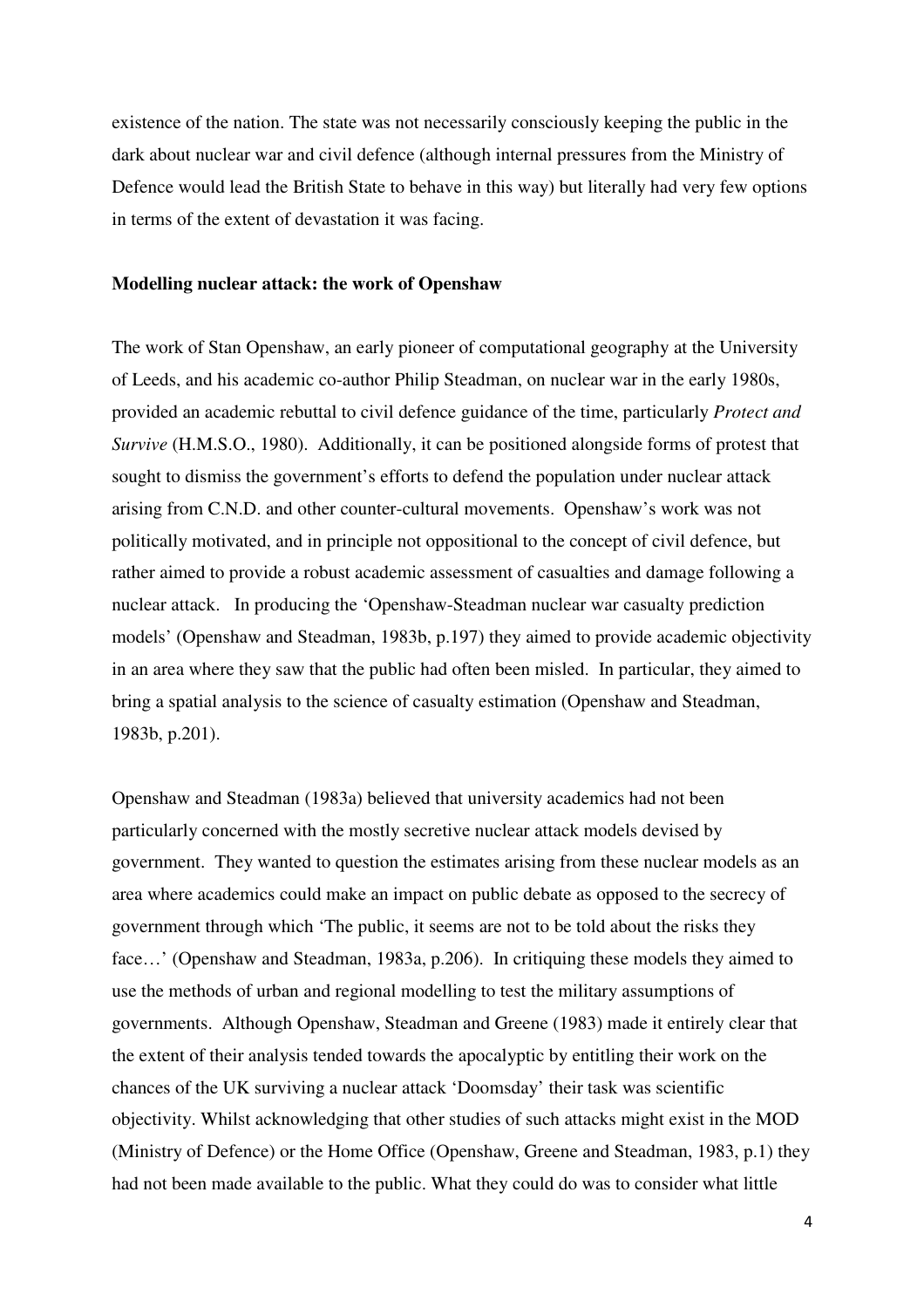they knew about the assumptions behind the computer modelling at the Home Office to compare it to their own modelling. The results of Openshaw *et al's* (1983) investigation was sobering:-

'…even a moderate, realistic, level of attack would be likely to result in at least fourfifths of the country's population being killed and injured by the direct effects, 65 per cent of all buildings in the country being seriously damaged, set on fire or demolished, and 70 per cent of the inhabited land are of Britain being subjected to levels of radiation from fallout which would be fatal to any person (and most animals) in the open' (p.5)

The authors considered that this analysis was more rigorous than that undertaken by the Home Office. The computer model devised by Openshaw was sophisticated for 1983 and the analysis was conducted in the FORTRAN language on a main frame computer (IBM 370/168) which had eight megabytes of memory. The IBM 370/168 was a computer in wide use at that time including in the United States Department of Defence (Department of Defense, 1978) so it was possible to imagine that governments would be conducting analysis on similar machines. The procedure that Openshaw adopted involved dividing the UK into discrete squares of one kilometre in area. This segmented the country into roughly a quarter of a million squares which were then allocated an aggregate population based on 1971 census data. Bomb targets, related to government planning assumptions, were based on Ordnance Survey maps allocated to the quarter of a million squares and each bomb target had attributes for the expected missile including yield and groundburst / airburst, which then allowed for the calculation of casualties, blast damage and other effects (Openshaw, Greene and Steadman, 1983, p.113) to provide (in a moderate case) the grim statistics described above. The authors considered that their model was robust. In contrast, the Home Office model used '…inappropriate data and overoptimistic assumptions' which meant that it '…predicts very much lower casualty estimates than ours' (Openshaw, Greene and Steadman, 1983, p.197). Their criticisms were based upon various omissions by the Home Office (in not accounting for thermal radiation burns, in not assuming that successive attacks might be more damaging given previous damage to shelter) and underestimations (in underestimating blast pressure, in assuming that properties can be similarly protected against damage and in minimising the impact of radiation dose) in the model. In other work, they reported that blast effects had been substantively underestimated by the Home Office (Openshaw and Steadman, 1983a,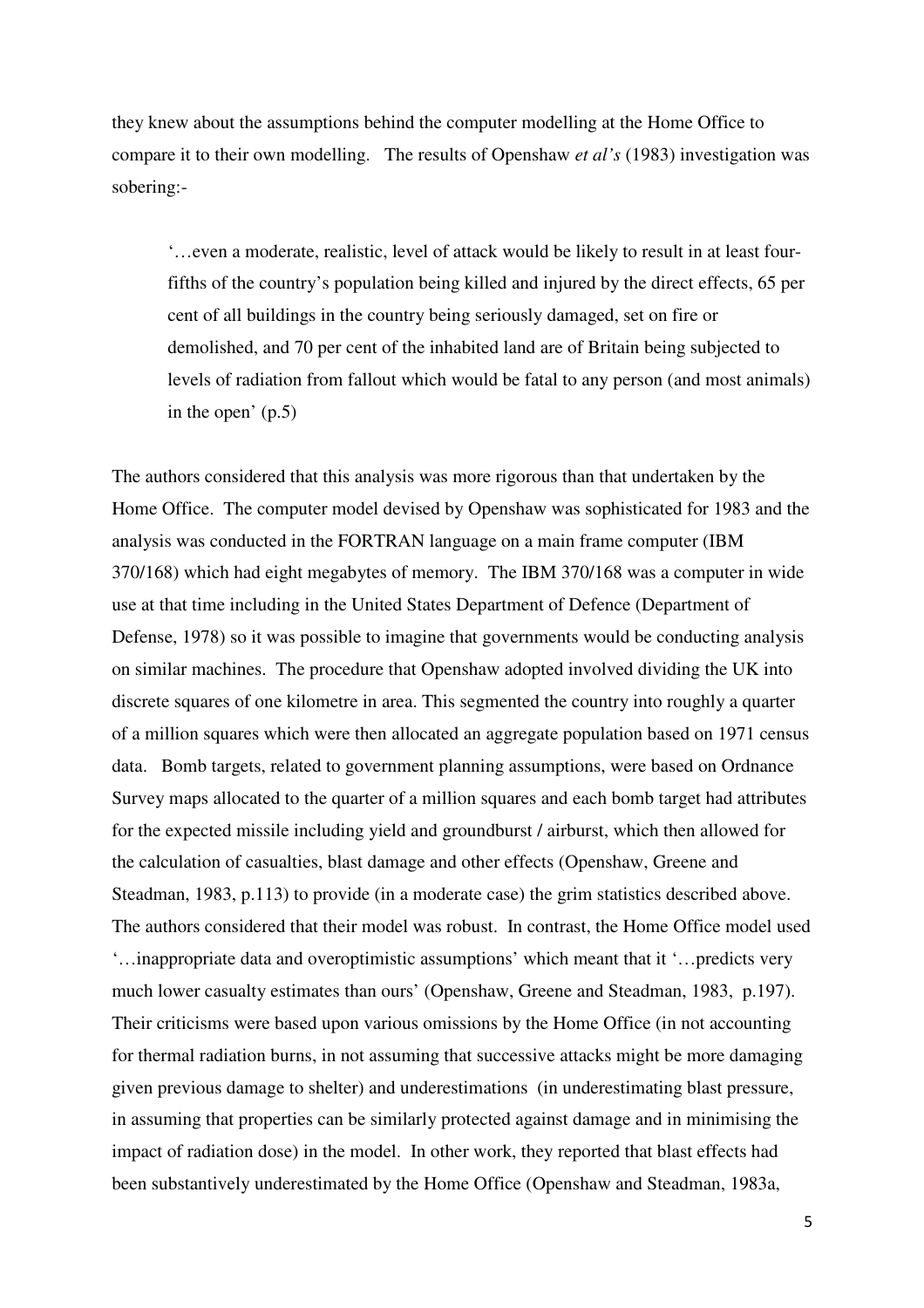p.218). They conceded that their models were beset with uncertainties, but that the bias in their models was downwards in terms of casualties and once other factors were taken into consideration including lack of resources, disease, famine, spread of fallout from the continent and attacks on nuclear power stations the effects of the damage would be much greater. In terms of modelling their most extreme, but technically viable, nuclear attack scenario 'Hard Luck' predicted that the survival rate of the population after two weeks would only be 20% at the *maximum*.

## **Hard Luck: The Home Office and societal continuity**

Openshaw had an expectation that scientific objectivity from a university source would be invaluable to 'Emergency Planning Officers, DHSS…[Department of Health and Social Security]…'war-planners', Home Office scientific advisers and other civil defence workers' (Openshaw, Greene and Steadman, 1983, p.6) and that such objectivity would lead to those groups reconsidering the viability of civil defence. Their advice, they believed, could even lead to a rethinking of decisions under crisis to reduce the possibility of nuclear war (Openshaw and Steadman, 1983b). Indeed, there was a similar view amongst Home Office scientists, who did consider that the prospects for the country in a nuclear attack looked bleak, but how the Home Office defined that problem was markedly different to what Openshaw expected. What critics such as Openshaw underestimated was that the Government had very different (actually lower) criteria for what was meant by national survival in a nuclear war. However, this did not mean that the government was wholly cynical concerning civil defence. In the conclusion to their book, Openshaw, Greene and Steadman (1983) make two conclusions regarding civil defence and the aims of the state:-

'…the number of short term-deaths and injuries averted at present precautions would be very few in comparison to the total death toll…defence of the population is only one of their concerns and a minor one at that' (p.242).

In these two statements Openshaw et al. and the Home Office would be primarily in agreement although the academics would not have known it at the time. That was because the Home Office was concerned about the scale of the attack and the efficacy of civil defence but their concerns were wider than defence of the population. Indeed, the claim that Openshaw and Steadman (1983a) make that 'It is very questionable whether any kind of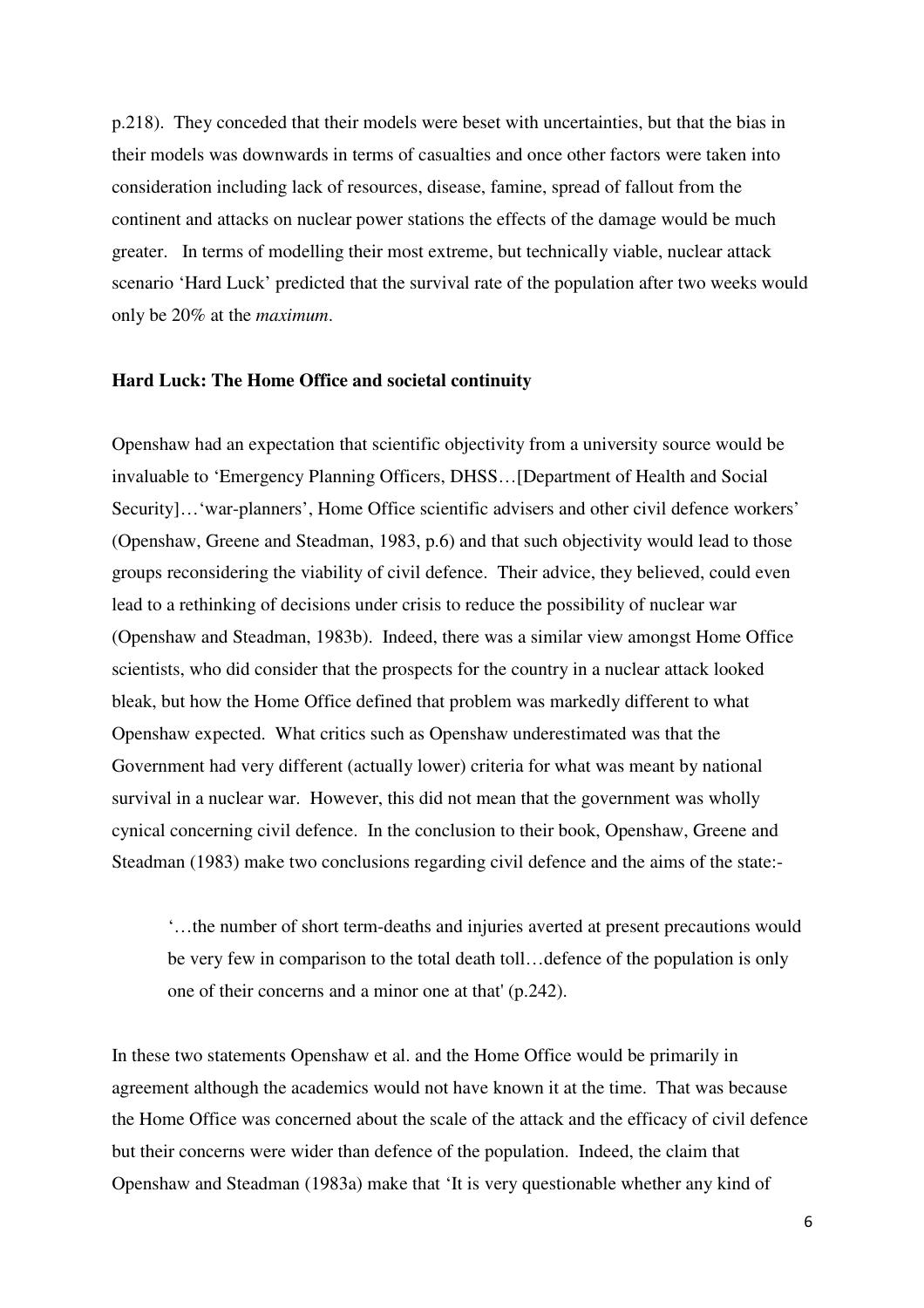recovery, or partial recovery would be possible after a large-scale nuclear attack' (Openshaw and Steadman, 1983a, p.224) was almost identical to the thinking of social scientists commissioned by the Home Office (Preston, 2014). Even if the population as a whole did not survive then the survival of government, and the continuity of the nation state, was considered to be important. Home Office social scientists believed that it was quite likely that the UK population would be too physically and psychologically damaged to consider reconstructing a nation state and that the chances of a viable nation surviving a nuclear attack was in the balance. There was a real, and scientifically substantiated, fear by the Home Office that even a nuclear attack that resulted in a small number of casualties in an area would result in a society that could not rebuild itself (Preston, 2014).

To expand on this point, social scientists, and psychologists who were employed by the Home Office to construct reports on the prospects for national survival were convinced that, without a significant change in the basic structures of society in the UK, there was little chance that there could be regeneration to a fully functioning nation state. In the computer model of nuclear attacks devised by Openshaw and Steadman (1983b) two scenarios were proposed - 'Hard Rock' (based on a real 1982 Home Defence exercise) in which up to 350 MT (Megatons) of nuclear weapons hit the UK without strategic targeting and the more realistic (according to Openshaw and Steadman) 'Hard Luck' where weapons are more strategically targeted. In 'Hard Rock' 80% of the population would survive a fortnight, whereas in 'Hard Luck' only a maximum of 20% would be alive after two weeks. The Home Office considered that *even* an attack of the 'Hard Rock' type (with 20% casualties) would result in the prospects for economic and social regeneration being severely compromised (Home Office, c.1982a). Moreover, in areas where casualty rates were above 50% it was predicted that the region would effectively be *eternally lost* in terms of the ability of citizens to achieve social reconstruction (Home Office, c.1982a). A 'Hard Luck' scenario was beyond the bounds of what the Home Office considered reasonable for the UK to ever recover from socially or economically. Even 'Hard Rock' was an ontologically different type of disaster, a 'macro disaster' (Home Office, c.1982a) with macro-social consequences in terms of permanently destroying social cohesion. 'Hard Luck', although worse, did not change things for the Home Office as social cohesion, and national survival (in the terms we recognise it) were already compromised.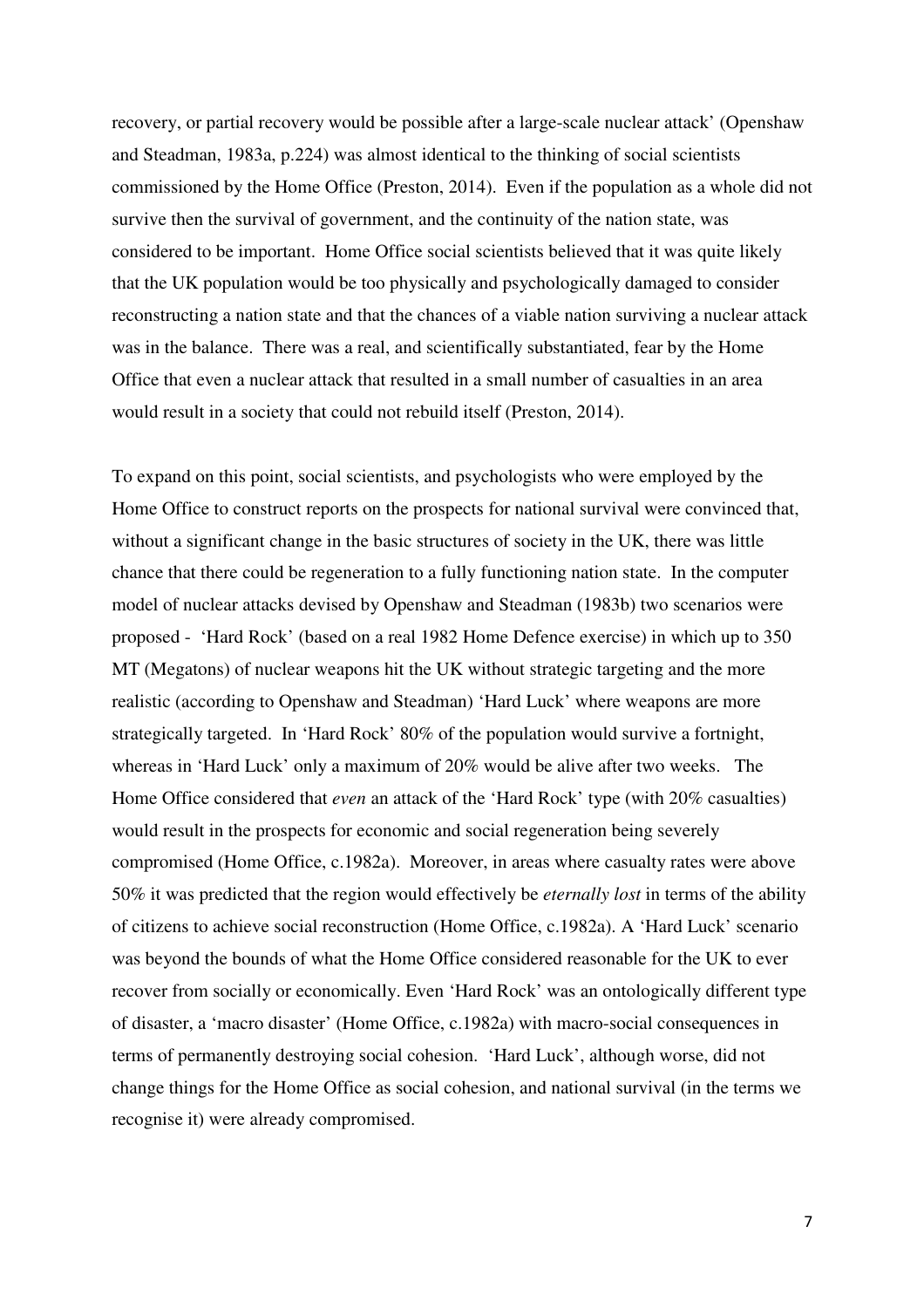Openshaw and colleagues at Leeds University did not know it but their modelling already represented 'overkill' in terms of how the Home Office was thinking about prospects for societal reconstruction after nuclear war. Although technically useful, and provocative to the general public, there was no possibility of this research changing minds in the Home Office as it was already conceded that an attack of much lower magnitude predicted by the scientists would mean the end of the UK as a plausible nation state. In these circumstances, the Home Office set about to consider how a nation could be reconstructed in terms beyond which would be democratic or necessarily humanitarian with the emphasis on a scientific pragmatism. Foreshadowed by the grim advice in 'Protect and Survive' (HMSO, 1980) which included burial of the dead, plans for subsequent advice would highlight that civil defence was necessary primarily to prevent death (Home Office, 1982). As the psychological demands on the population would be so traumatic as to make recovery through standard legal and economic systems impossible (Home Office, c.1982b) the Home Office experimented with alternative methods of social control. One of these was the imposition of martial law with a return to the death penalty for transgressing activities which would hamper recovery (Home Office, 1982b). In one exercise ('Exercise Regenerate') it was even considered that psychopaths, due to their lack of empathy and lack of qualms around using violence, could make excellent recruits to the police and other agents of social control (Home Office, c.1982c). Their lack of moral code was believed to be advantageous to the types of social control which would be necessary after a nuclear war. Another strategy was to strategically use food stocks to force the population to work for reconstruction, albeit at starvation rations. It was predicted that a nuclear attack on the scale of 'Hard Rock' would destroy agriculture for years and that there was no possibility of food stocks feeding the population even in the short term (Home Office, 1984). In these circumstances it was planned only to provide subsistence rations to obedient workers, the police and the military for the purposes of social and economic reconstruction (Campbell, 1982, p.279).

In summary, the Home Office had already considered that the magnitude of a nuclear attack even on a scale less extreme than that modelled by Openshaw et al would be enough to put the UK into a major risk of existential threat. In those circumstances there could be no conception of survival of a nation under conditions of democracy or capitalism. The nation would need to survive by other means. Accordingly, the state conducted thought experiments which would recommend feudal types of feeding and law enforcement and even suggested the use of psychopaths as agents of the state. This authoritarian pragmatism on behalf of the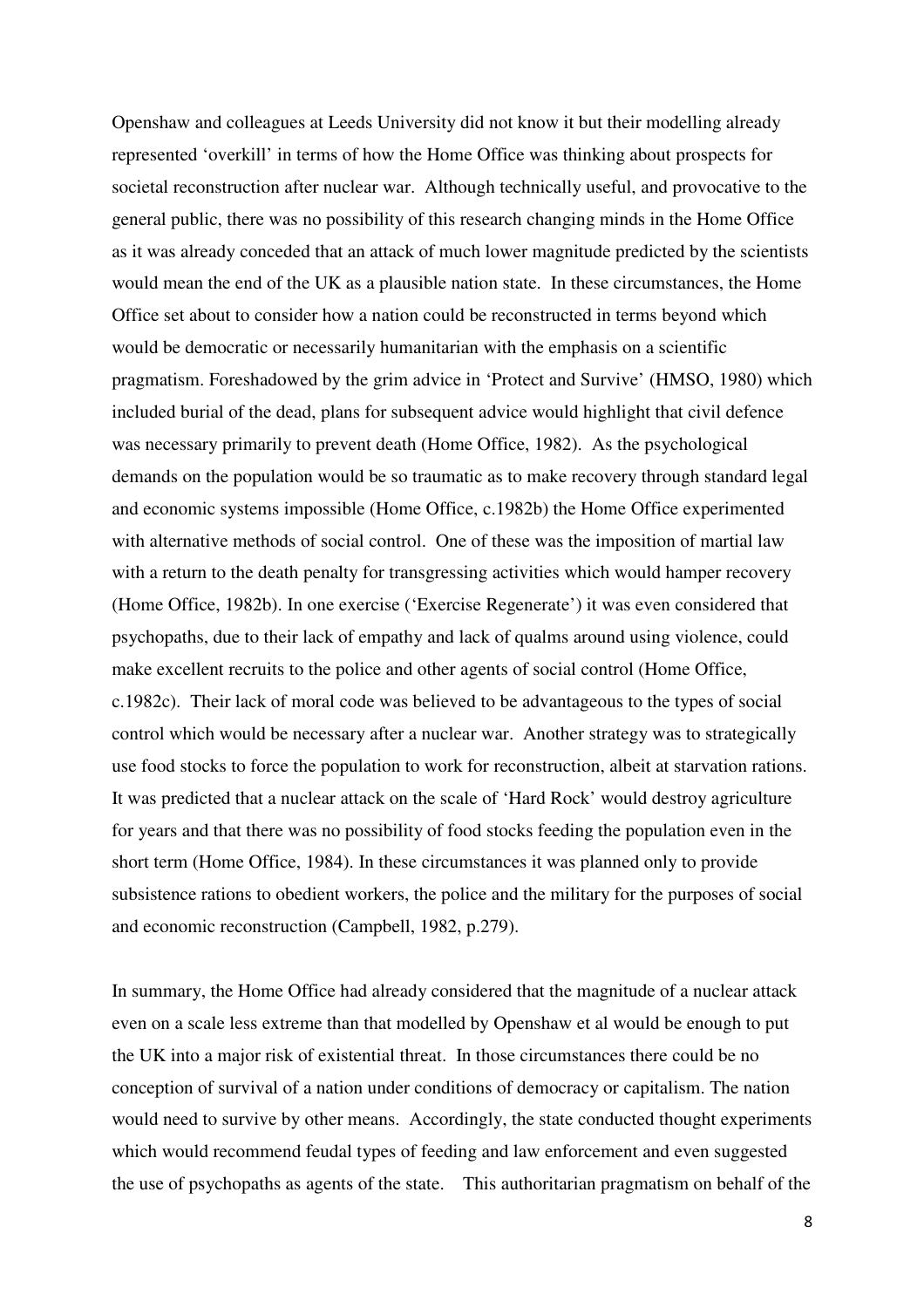Home Office was what would apparently be required if the task was to restore the UK to any notion of a functioning nation state.

#### **Conclusion: the practice of security under existential threat**

The nuclear attack modelling being conducted by Openshaw and colleagues in the 1980s was being carried out without awareness of the fact that there was a very private government discourse. Where there were reports that government had tried to make plans for the provision of food for the population (for example) the ludicrous nature of such plans (that they would never keep a person alive) were taken to be evidence that such plans were unrealistic and 'fantasies'. The truth was that these plans reflected pragmatism on the part of government, a state perspective that (in the final analysis) would be reluctantly prepared to sacrifice some of its barely surviving citizenry rather than to lose the nation. The wider ideal, of national continuity, was considered to be the ultimate goal of government. I refer to this as the 'collapsible state' (Preston, 2009), a state that can consolidate until sufficient power has been restored to rebuild a full and functioning government. A 'collapsible state' divides the 'core state' (survival of central government with sufficient force to maintain continuity) from its functions and even its population. This is not to imply some kind of notion of 'deep state'. Although some academics were occasionally brought into the periphery of the state so that their work on social and psychological robustness could be used they were never party to the activities of the 'core state'. It is here that concepts of welfare, democracy and ultimately citizenry can be abandoned for the protection of the sovereign state. The state displays a ruthless pragmatism in relating to its population for its continued survival, or at least the survival of the nation.

Whilst the debate conducted by Openshaw and his authors was constructed with a belief that knowing the true extent of a nuclear war would alter public minds and public policy, in reality the Home Office had already considered that a substantially lower rate of destruction than Openshaw had predicted would, in any case, result in an existential threat to national survival, or at least the survival of the nation state. In these extreme circumstances, the state's notion that it needs to protect the welfare and security of its citizens disappears, alongside ideas of justice and social justice (Preston, Chadderton and Kitagawa, 2014). In doing so the state experiments with new regimes of security that are not necessarily democratic whilst attempting to insert these into existing democratic legal structures (through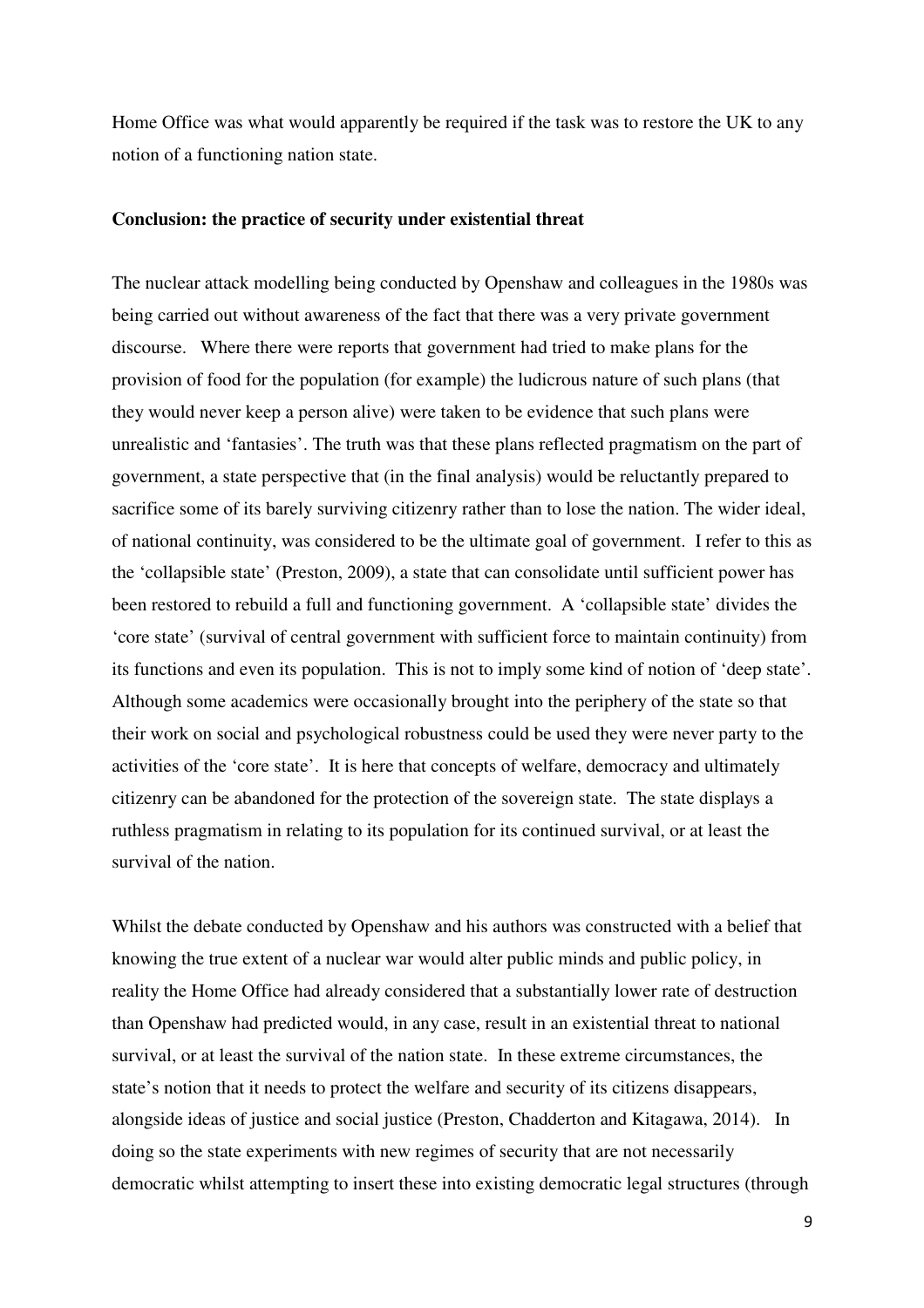planning for states of emergency) so that in the event of a crisis these can be deployed. The experimental nature of a 'post-nuclear' state of exception in the United Kingdom can be conceptually related to Agamben's (2005) division between application and norm in the 'state of exception':-

'…the state of exception is the opening of a space in which application and norm reveal their separation and a pure force-of-law realises…In this way, the impossible task of welding norm and reality together, and thereby constituting the normal sphere is carried out in the form of the exception...In every case the state of exception marks a threshold at which logic and praxis blur with each other and a pure violence without logos claims to realize an enunciation without any real reference' (p.40)

The boundaries in which state security operates, in times of crisis, operate in the threshold at which 'logic and praxis blur'. In an ultimately existential threat, conceptions of the logics of welfarism, democracy and due process are instantly anachronistic to the state which returns to the practical and pragmatic. Today we might consider that conceptions of martial law, subsistence rationing, using food for social control and recruiting psychopaths to the police are absurd notions. For the plausibly post-nuclear British state in the 1980s, though, these were concrete, if experimental suggestions. The question became one of a practical, free thinking, political philosophy in terms of how a nation state is constructed not just following war or crisis, but following an apocalyptic event. The contemporary lesson is that for academics in universities who wish to inform state policy on security there needs to be awareness, and a lack of naivety, concerning the strategic pragmatism of the state, particularly in crisis. Academics tend to believe that if they produce technically sophisticated, objective, research that shakes assumptions then it will be adopted in policy and practice. In the UK, in particular, there is an emphasis by universities and funding councils on the importance of research impact, especially in terms of UK government policy. However, as has been shown the ground-breaking technical work of Openshaw and colleagues in modelling the impact of nuclear attack could not change the views of the Home Office as they were already though the looking glass, operating in Agamben's (2005, p.40) '…threshold at which logic and praxis blend with each other'.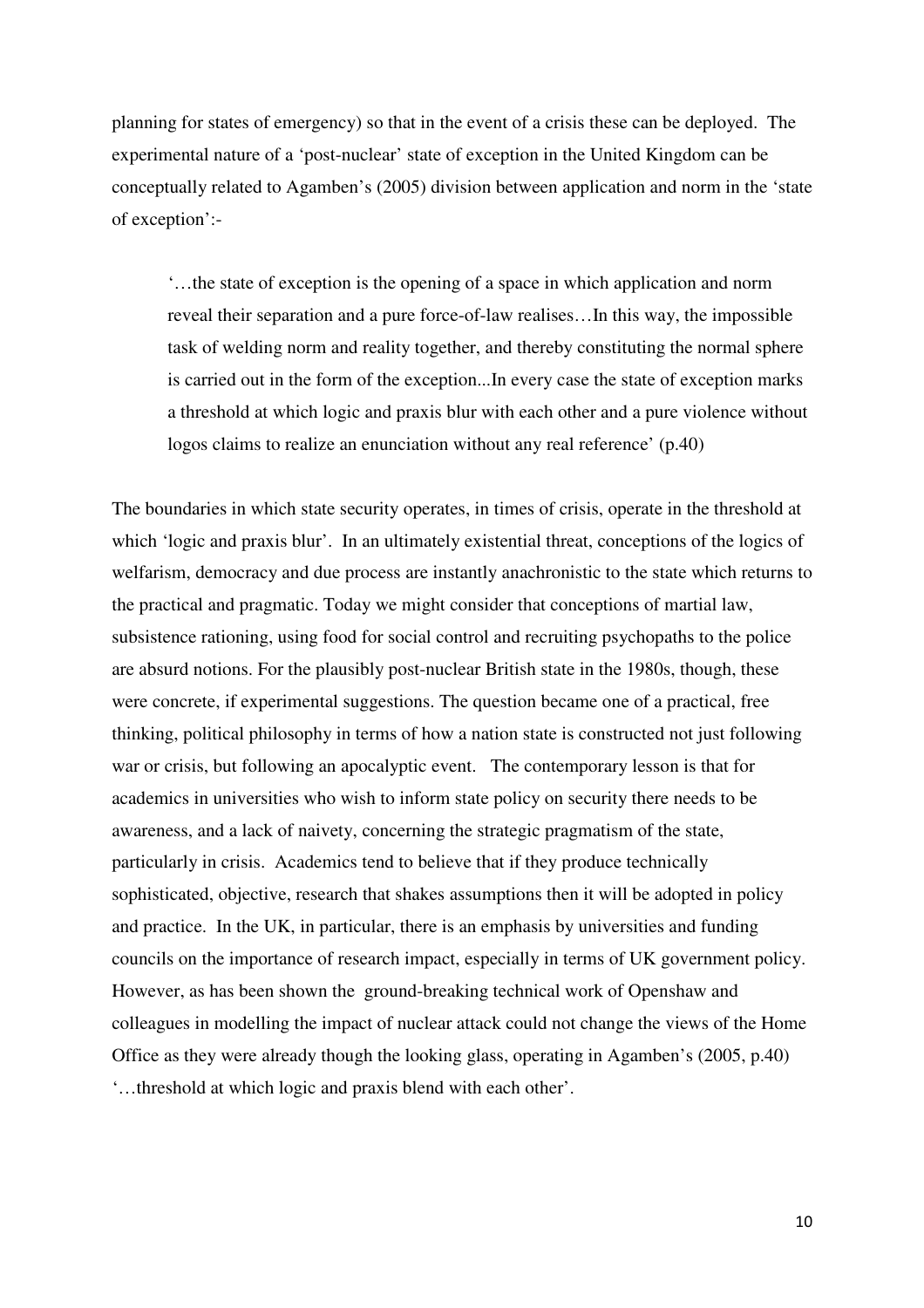# **References**

Agamben, G. (2005). State of exception. Chicago: Univ. of Chicago Press.

Campbell,D. (1982) War Plan UK, London: Paladin. Department of Defence (1978) *Department of Defense appropriations for fiscal year 1978: hearings before a subcommittee of the Committee on Appropriations*, United States Senate, Ninety-fifth Congress, first session, on H.R. 7933, 1978

H.M.S.O. Protect and survive: This booklet tells you how to make your home and family as safe as possible under nuclear attack. (1980). London: HMSO.

Home Office (1982) Cabinet Working Group on Shelter and Evacuation: interim report on an official evacuation scheme; planned evacuation options, Home Defence Planning subcommittee, 21st December 1982, Available from: The National Archives (HO322/998)

Home Office (1984) Letter from Sir Robert Armstrong to Sir Keith Joseph (31<sup>st</sup> January 1984) Development of Civil Defence Policy: Civil Defence: the next five years. Available from: The National Archives (HO322/1143).

Home Office (c.1982a) Home Office Working Group on Shelters: draft research papers by Sally Leivesley and Jane Hogg on psychological aspects of population response to war, Available from: The National Archives (HO322/1004).

Home Office (c.1982b) Research paper on law and order after a nuclear strike (and associated letters), 'Letter from Home Office Home Defence College, 15<sup>th</sup> April 1982 (HO322/1008)

Home Office (c.1982c) Exercise Regenerate, Available from: The National Archives (HO338/164).